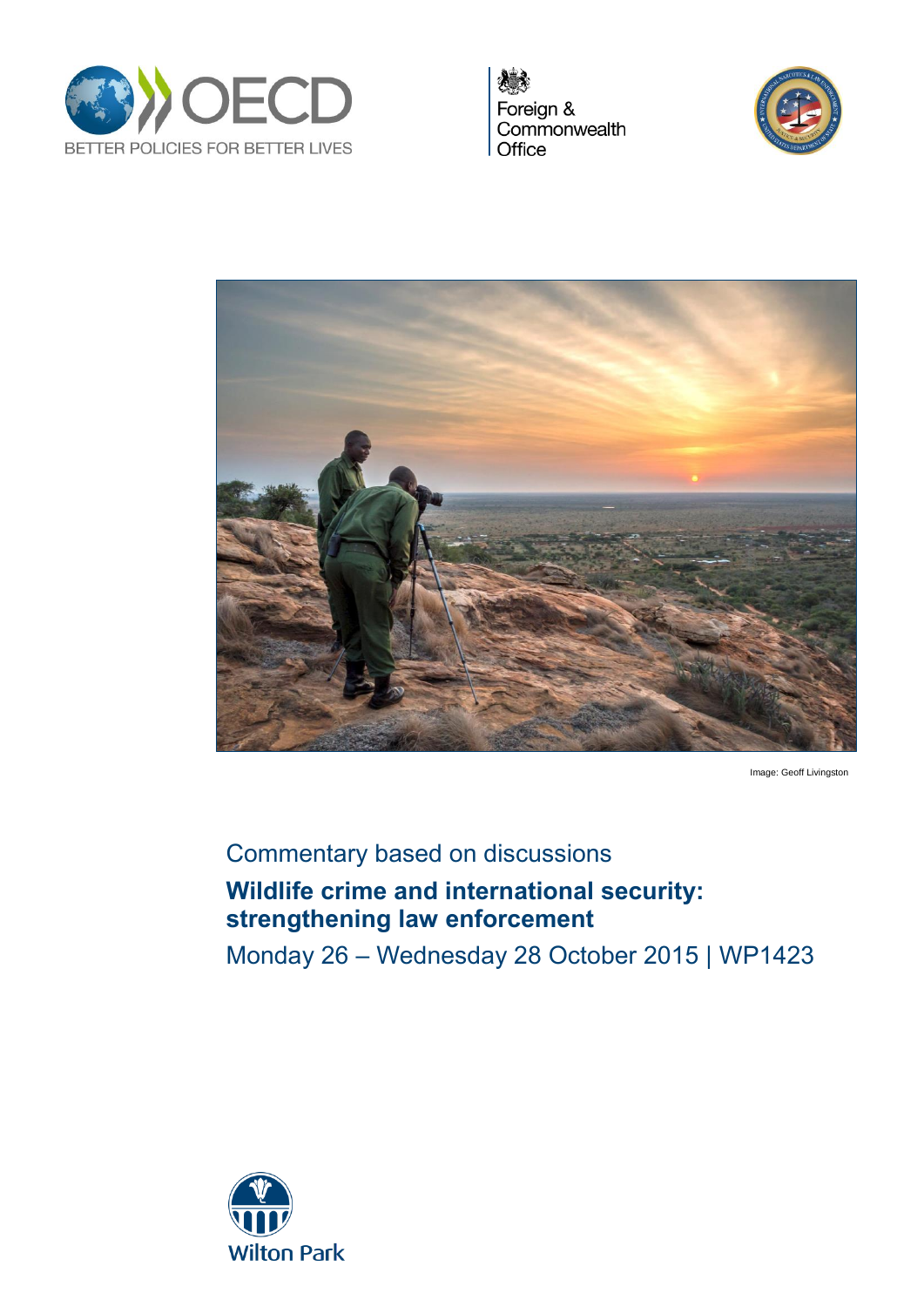

Foreian & Commonwealth Office



# Commentary based on discussions **Wildlife crime and international security: strengthening law enforcement**

# Monday 26 – Wednesday 28 October 2015 | WP1423

Worth around £6 billion per year, wildlife crime is no longer limited to conservation within source countries, but has become an acute threat to national and transnational security. Like other forms of illicit trade, wildlife trafficking undermines security across nations. Well-armed, well-equipped, and well-organised networks of criminals and corrupt officials exploit porous borders and weak institutions to profit from the illegal trading of wildlife. It poses a threat not only to the existence of a number of species but to vulnerable communities and institutions, driving corruption and undermining rule of law and efforts to reduce poverty in source and transit countries. A more robust approach to law enforcement to combat wildlife crime and other related crimes is needed. Building on international efforts including with the G-7, OECD, APEC, and other multilateral fora, and building upon the recommendations for action from the London Declaration and Kasane Statement and looking ahead to the Vietnam Conference, this event focused on coordinated action across borders in wildlife crime through strengthening law enforcement and legal deterrents.

This event uniquely convened stakeholders from the inter-governmental, law enforcement, non-governmental, and private sector communities as well as from key source, transit and destination countries. In the process, this helped to link together traditional wildlife authorities, with law enforcement, financial anti-crime units, intelligence, and conservation communities. It represented an opportunity to advance the leadership and collaboration of the United Kingdom and United States of America, the OECD Task Force on Charting Illicit Trade, and other partners to build upon other international dialogues to identify pathways to tackle the current dynamics of wildlife crime which serves as a low risk, high profit activity for transnational organised criminal enterprises. The event aimed to:

- Analyse effective responses to combat wildlife crime, looking in depth at law enforcement approaches and opportunities to operationalise commitments from the London and Kasane conferences;
- Harness ideas with regard to the implementation and, critically, the coordination of action plans to produce recommendations for action against wildlife crime;
- Examine the medium and long-term policy implications of wildlife crime for



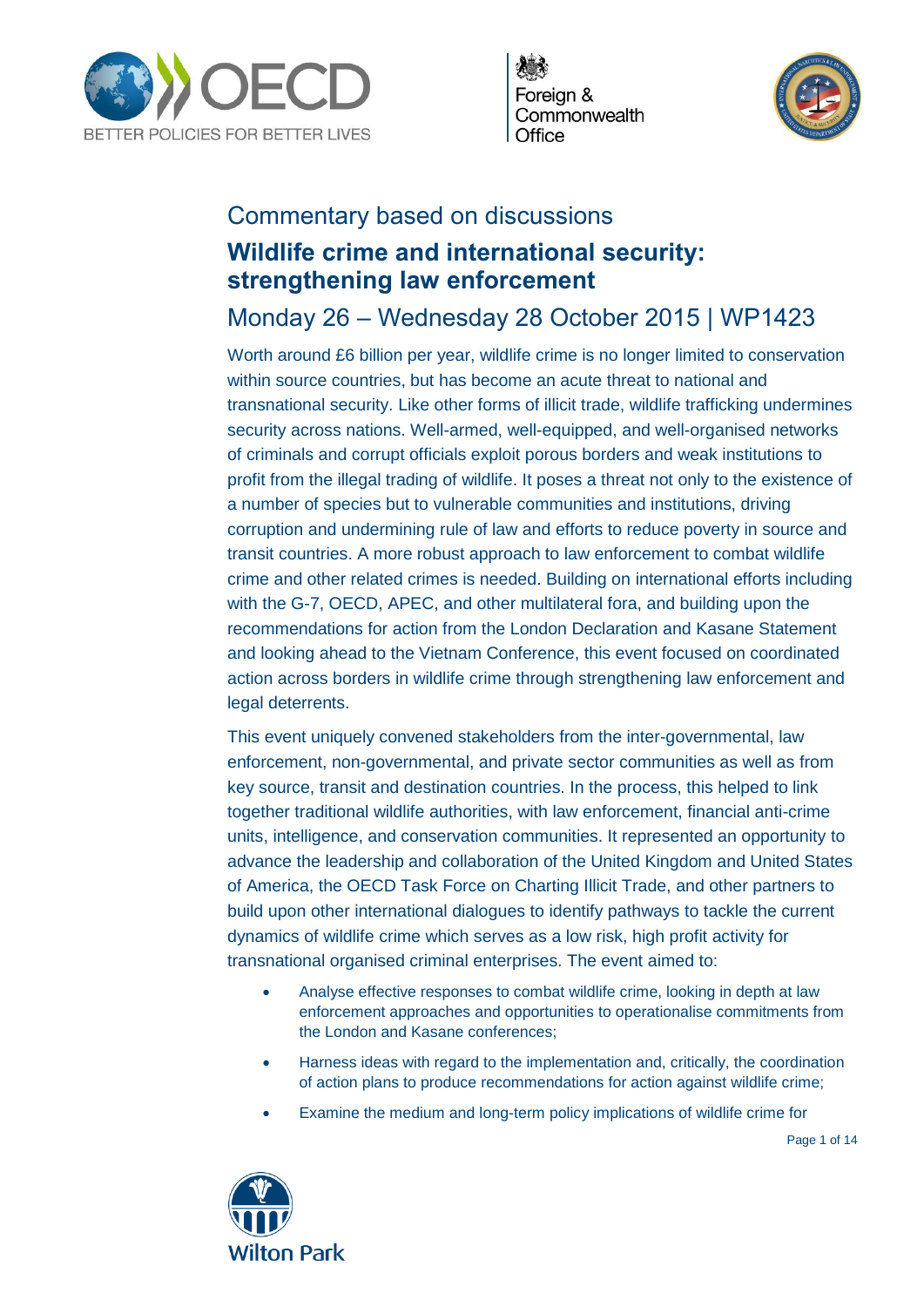source, transit, and destination countries and the international community as regards transnational organised crime, conflict and terrorism;

 Build on the work of international organisations (eg the International Consortium on Combatting Wildlife Crime (ICCWC) and United Nations Office on Drugs and Crime (UNODC)) to increase long-term capacity among national, regional and international wildlife law enforcement agencies through establishing new partnerships for action.

# **Key points**

- To prioritise and treat wildlife trafficking as a serious crime, all countries should consider criminalising it, improving the certainty of conviction and appropriateness of punishment. Additionally, the risk of detection to traffickers and the certainty of punishment should be increased. This can partly be achieved by better coordination of security at ports, airports and borders by industry, customs and law enforcement.
- Information sharing and data collection can be improved at all levels, with more standardised collection of data and further cooperation in terms of sharing data being key.
- Law enforcement needs tools to do their job well. Law enforcement could be strengthened by building capacity in terms of data sharing, technology, staff and resources. There is also a need for the professionalisation of police. Wildlife trafficking is closely linked to money laundering, corruption, organised crime and other illicit markets. Bodies tackling these activities may be able to provide other tools to help combat wildlife crime and give examples of best practice/success. The use of financial tools to help law enforcement investigations on wildlife crime is needed.
- Though there are numerous collaborative initiatives taking place, further efforts could be made to include private sector actors, local NGOs and representatives from a wider range of developing countries as well as to improve communication and coordination to avoid duplication.
- There have been very high level political commitments made by government officials, celebrities and other stakeholders to galvanise global attention, we are at a critical point in time of action and follow-through of the political commitments.

# **Wildlife trafficking's significance**

- 1. Wildlife trafficking matters greatly as it is an environmental catastrophe. It is the crisis of our lifetime in terms of wildlife conservation. For some countries, this is a national disaster that deserves much more serious attention. It leaves multiple victims in its wake and is an imminent chronic threat to wildlife. The continuing poaching and trafficking crisis threatens the irreversible extinction of numerous species in the oceans and on land.
- 2. The illicit trafficking of wildlife also contributes to social, economic, health and political insecurity. These social impacts are large and widespread affecting the livelihoods of people living with wildlife, which is an integral dynamic. Ongoing poaching and trafficking not only undermine the confidence of local communities; it challenges the rule of law. This impacts upon national security as does the connections to organised crime. Additionally, wildlife trafficking is globally pervasive with an enormous range of profiteering; thus the widespread nature of the impacts.
- 3. Corruption can exist at all levels of governance systems. Corruption is a key driver and both fuels and is fuelled by wildlife trafficking. Engaging anti-corruption or vetted units

"Wildlife trafficking matters greatly as it is an environmental catastrophe. It is the crisis of our lifetime in terms of wildlife conservation."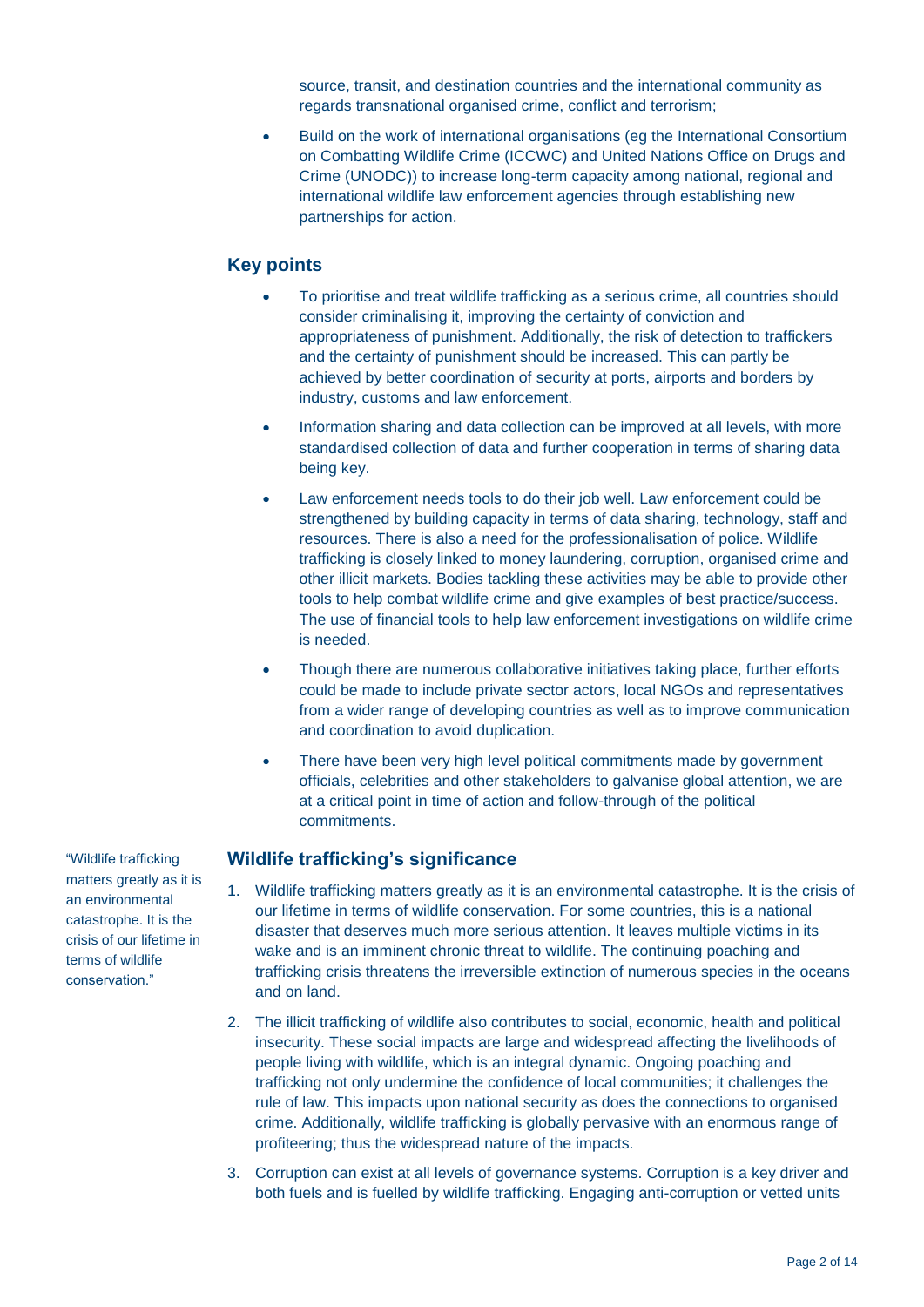to combat wildlife crime can assist in reducing the scope for trafficking.

- 4. The environmental, social and economic implications of wildlife trafficking undermine the priorities set by the United Nations Sustainable Development Goals, in particular target 15.7 to 'take urgent action to end poaching and trafficking of protected species of flora and fauna and address both demand and supply of illegal wildlife products'.
- 5. Wildlife trade is a huge part of the global economy and there is the sense that the trafficking of wildlife is a high profit low risk crime. Yet, on account of its impact it should be considered and prosecuted as a serious crime which faces serious consequences. The failure to stop these criminal networks increases the likelihood of extinction and will likely expand to other species where there is profitability. Wildlife trafficking competes for limited resources and attention with other crimes and remains a low priority.
- 6. It is possible that the low priority given to wildlife trafficking by government officials is tied to the fact that many people do not realise the true cost and global harms of this illicit trade and/or that extinction is not a pressing concern in some parts of the world.

# **Information sharing and data collection**

- 7. Overall, all stakeholders could adopt greater transparency and work towards a 'culture of openness' where sharing is the rule and withholding information is the exception. It can sometimes be difficult to convince law enforcement and intelligence communities to work together and share reliable, timely, quality data. Openness also refers to the public having access and public support to raise the profile of wildlife trafficking in the global agenda.
- 8. Civil society organisations (CSOs) can also struggle with openness particularly in regard to a culture of competition around donor money. More communication though will help to avoid duplicate efforts, which is currently a common problem and waste of resources. For instance there are several ongoing yet separate projects analysing criminal networks.
- 9. When information is shared, a lack of response or feedback de-incentivises further sharing and collaboration.

# What data is available?

- 10. There are numerous existing sources of information such as the data from the Convention on International Trade in Endangered Species of Wild Fauna and Flora (CITES), INTERPOL and the World Customs Organisation (WCO) and NGOs. The specific information collected could be improved, professionalised for the use of law enforcement, consistently standardised and widely shared. There are also the IUCN Red Lists as well as ETIS, MIKE and an ongoing elephant census. The United Nations Office on Drugs and Crime is in the process of producing a wildlife trafficking report similar to their annual World Drug Report. CSOs are also a significant source of information though they are not able to capture everything. The OECD 2015 report on Illicit Trade, Converging Criminal Networks offers a full overview chapter on Wildlife trafficking trends in sub-Saharan Africa.
- 11. Though more accurate species population data is needed in some cases, often this information is a fairly accurate measurement and could be used more as a barometer of success.
- 12. Governments should provide guidelines as to what data needs to be collected and make it a requirement of stakeholders. This should not only consist of seizures and arrests made, but also species population data.

# The intelligence collected and shared

13. The law enforcement and intelligence community is collecting limited information about wildlife trafficking. Part of the problem is knowing if the knowledge gained is just

"Overall, all stakeholders could adopt greater transparency and work more towards a 'culture of openness' where sharing is the rule and withholding information is the exception"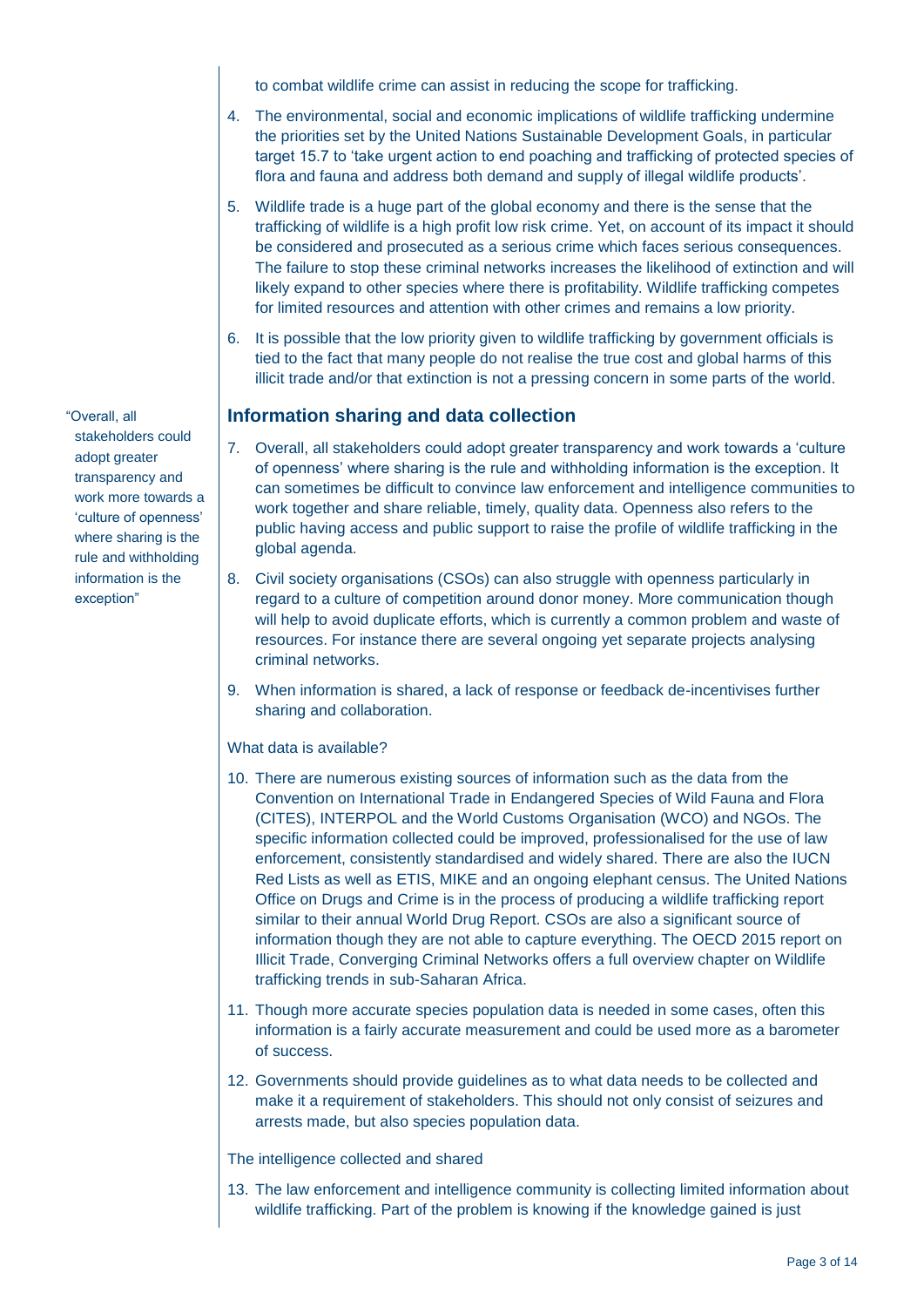information or if it is actionable intelligence. This leads to challenges in how it is shared or if it is deemed to be too sensitive.

- 14. When there is information that can be shared, there is a need for improved communication channels between law enforcement, CSOs and industry. There are lessons learned about information sharing from other illicit trade. Law enforcement must be proactive about sharing contacts and information with industry and CSOs.
- 15. When information cannot be shared for reasons of operational sensitivity, there is the challenge of creating secure communication systems, including time needed to create such structures. For instance, such an initiative at Europol took ten years to put in place.

#### Forensic data

16. In addition to information and intelligence, forensic capability and information should also be shared. In many parts of the world, basic forensic capacity may be limited. There are examples of collaborations, such as the group of scientists involved in the Wildlife Forensic Network whose aim is to address this through the sharing of forensic resources and expertise. Other ongoing efforts to support investigations through information sharing include the German laboratory that is trying to make isotope ivory data Open Source and the current survey to determine the capability and capacity of different forensic laboratories around the world and the University of Washington's Center for Biology in the United States that is taking DNA samples of major ivory seizures and identifying key hot spots for poaching.

Information to and from media

- 17. Once the media commits to a story or coverage about wildlife trafficking, efforts need to be made to change words into actions.
- 18. Media channels/outlets are key to changing national dialogues as they can put pressure on governments and courts and hold them to account. In Kenya, media coverage was integral to changing the law and policy, which has improved law enforcement performance. They maximised publicity on the lack of accountability and punishment of offenders.
- 19. Efforts to curb wildlife trafficking need to engage with social media as well.

# Future possibilities

- 20. As indicated, there are numerous sources of data. This can be burdensome on law enforcement to repeatedly give similar information in slightly different ways. Is there a possibility to standardise the information requested from organisations like the UN, CITES, the European Union and the WCO? Could they collaborate to have one shared reporting mechanism?
- 21. Can data mining tools be put to use to provide real time information from open sources?
- 22. Clearly no one wants to compromise cases. However, is there a possibility to develop case studies of finished cases to share information, lessons learned and best practice?
- 23. Can research support better understanding of offender motivations that can be shared? Can typologies be created and data generated on wildlife supply chains?

# **Strengthening law enforcement**

24. As part of the multi-faceted approach required to tackle wildlife trafficking (strengthening law enforcement, reducing demand, building international cooperation, and engaging communities) this meeting focused on the critical element of strengthening law enforcement.

#### "Media

channels/outlets are key to changing national dialogues as they can put pressure on governments and courts and hold them to account"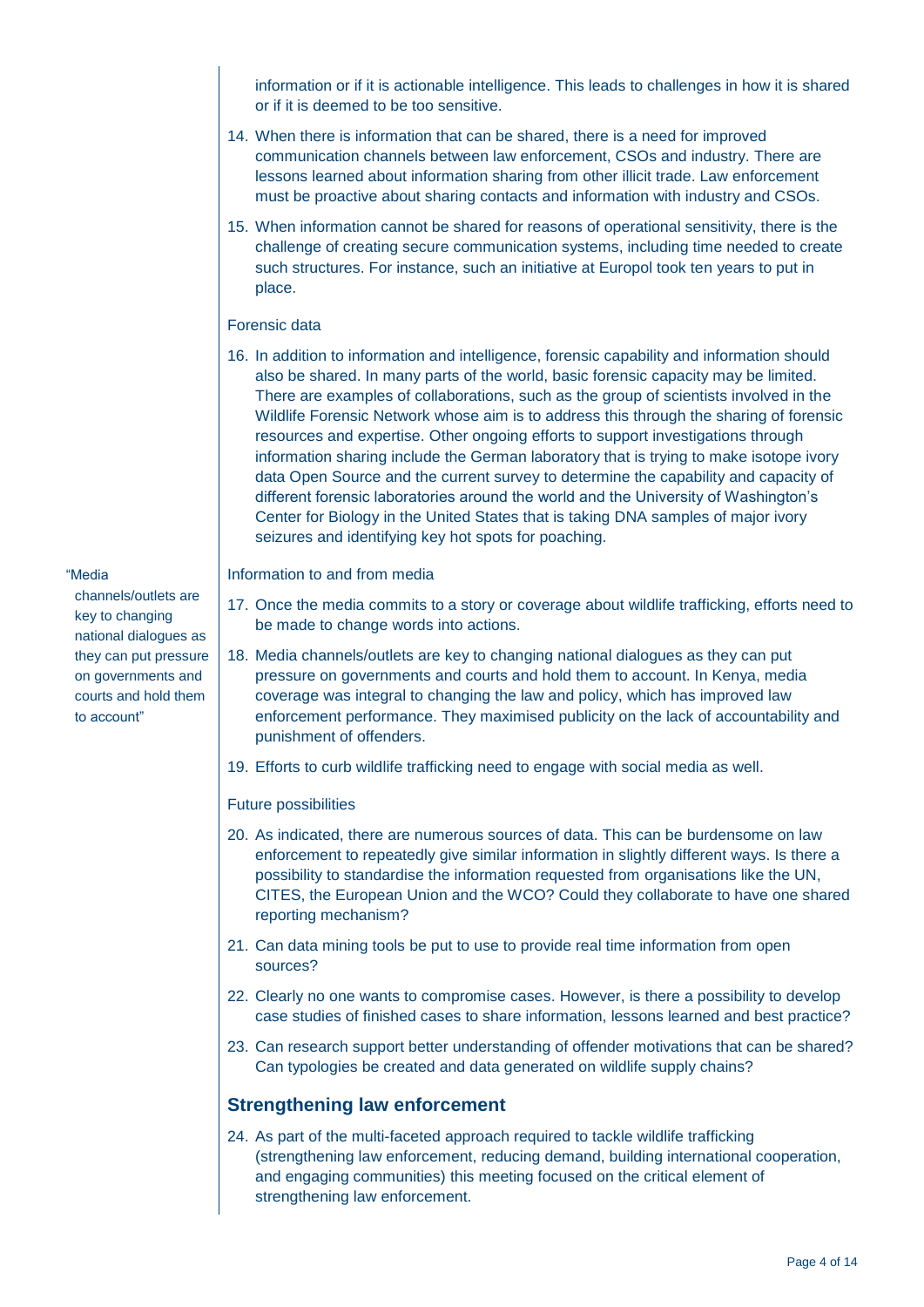# Building capacity

- 25. Sharing of data in this context involves the technical capacity to produce and share real time information, in relation to crucial choke points, suspects and offenders. For instance, criminal registers at national and international levels that could be accessed by law enforcement would support investigations. Increased capacity to collect and share national statistics on wildlife trafficking would also aid law enforcement. Additional benefit would stem from creation of case studies of scenarios, which could then be shared.
- 26. Capacity also needs to be improved in agencies other than the police, such as defence lawyers, prosecutors and judges. In relation to wildlife trafficking, prosecutors and defence lawyers have limited experience due to the infrequency with which cases arise; they need special training and advisors to assist with wildlife cases. This could happen through local, regional and international coordination of specialised prosecution that would be supported by interagency collaboration. [Eurojust](http://www.eurojust.europa.eu/) may provide lessons as to how this could be structured.
- 27. The capacity to investigate the financial aspects of wildlife trafficking cases also needs to be improved. The ability to track illicit trade and financial flows can be particularly challenging, as it is not possible in all countries.
- 28. Law enforcement also needs support in building the capacity to acquire and use new technology. This needs to include life cycle support of the technology. Some criminals have access to better and more modern forms of technology than law enforcement. For instance in some cases, even basic equipment such as mobile phones would improve law enforcement capacity. In others, there is the opportunity for more sophisticated measures, such as the X-ray monitoring of shipping containers in Dubai. Technology that would enable controlled deliveries would also improve the capacity of investigations, though the benefits and risks must be evaluated.
- 29. Better technology must also include the capacity of forensics and evidence collection, such as DNA coding capability and sniffer dogs. Staffing needs to be trained on the chain of evidence. There also needs to be robust knowledge around what can be seized in addition to the physical capacity to securely store seizures and evidence, which may be live wildlife.
- 30. There should be more financial resources, law enforcement and park rangers dedicated to wildlife trafficking. There are so few rangers now that in some areas police are re-deployed to help National Parks, but this leaves other gaps in patrol and coverage. In some instances, the military are also helping. More staff will help convince communities that law enforcement can be effective and will encourage greater support from locals. Existing staff such as park rangers are poorly paid, ill-equipped, basically trained and inexperienced. They need more skills-based knowledge as well as new tactics that are not so predictable or known. This would include understanding of search and seizure, of the motivations and drivers of the different actors and that pressure points will differ for different offenders. Also, law enforcement would be strengthened by the ability to link wildlife trafficking to other serious offences, such as narcotics trafficking. Overall, law enforcement are outmanned and outgunned by criminals, which is dangerous and costly for them and their families. Park rangers and others on the ground need analysts to assist them.
- 31. Law enforcement capacity could also be increased by establishing national wildlife crime units with standard operating procedures, but, in general, law enforcement protocols for investigations would also be valuable. Additionally, rangers and others should help create and teach rules of engagement. Procedures and protocols could include Memorandums of Understanding (MoUs) between countries and/or agencies to ensure collaboration. This may help to establish trust between countries and agencies and increase the likelihood they will ask for help.
- 32. A whistle blower platform, such as [Crimestoppers,](http://www.crimestoppers-uk.org/) could also act to increase the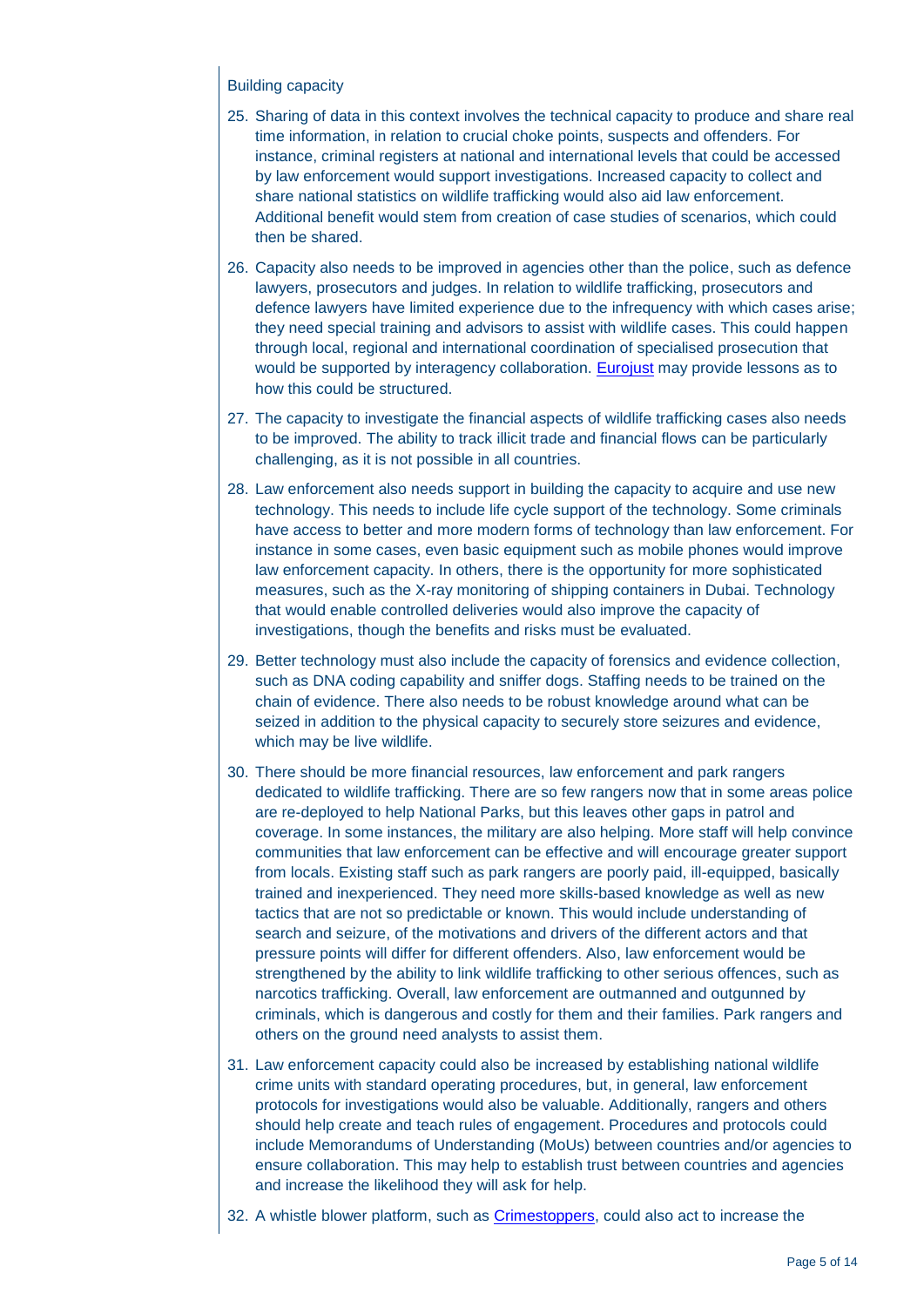capacity of the public to share information with law enforcement.

Increasing risk of detection, prosecution, and conviction

- 33. Wildlife trafficking is not considered a crime in all affected countries and is not treated as priority serious crime, as defined by the UN Convention against Transnational Organised Crime. By making it a criminal offence, cases would be handled as 'serious crimes' which would increase its priority and the focus of law enforcement. The lack of detection emboldens small poachers, as do legal loopholes, such as those that exist in regards to domestic ivory.
- 34. There should be further exploration of how to increase the risks and deterrents from wildlife trafficking. This could be through criminalisation, but also ensuring CITES is enforced, increasing penalties, and sanctions or more innovative strategies, such as using parallel criminal legislation in addition to wildlife laws.
- 35. In many places, there is little risk of poachers and traffickers being held to account. Particularly, there is a lack of movement from arrest onwards, so there are even fewer prosecutions. Those who are arrested are the frontline and not the bosses or kingpins. Ideally, there needs to be arrests at all levels. Additionally, it is not just severity of punishment that will deter traffickers, but the certainty of punishment. This would be particularly effective in regards to consumers. Yet, the courts do not necessarily uphold laws that are enacted. In Kenya, for example, fewer than 10 per cent of arrests go to trial. Seventy per cent of files are lost. The convictions of this small number of people are high, but most are given fines of no more than \$400. There are no confiscations and all people convicted are poachers; there were no traffickers. When rangers were implicated, those cases were not brought forward. After the recent change in Kenya's law, there was an increased number of arrests and better record keeping. Due to the chance of a higher sentence, offenders no longer plead guilty, but take their chances with going to trial. The side effect of this is longer cases, which require more resources. Part of this came as a result of the Eyes in the Courtroom project. In one case in Kenya where the defendant was thought to be untouchable, the media and an NGO attended the trial and followed the proceedings. With such scrutiny, he was found guilty even though evidence, such as nine vehicles, went missing.
- 36. The risk for traffickers needs to be more than just seizure of contraband wildlife. This response comes too late in the timeline, and other measures of law enforcement success need to be found in part to create other points of risk.

Security at ports, airports and borders

- 37. Industry needs to be in compliance; currently some companies only carry out basic reporting and information-sharing regarding suspicious activity. Ideally, champions in industry would be enlisted to help with this. Companies should make formal statements that they have a zero tolerance policy on participating in and/or colluding with trafficking; and take action to hold employees accountable, for example through dismissal. Industry could implement mandatory training for their employees about wildlife trafficking and how to conduct investigations. Information sharing between industries should also be linked.
- 38. Customers need to be informed of companies' policies around wildlife trafficking so they have the choice to support only those companies who are acting responsibly.
- 39. Further improvement of communications can come from better ties between industry and customs; the latter can also assist industry with risk profiling. Good reputations by companies could speed up inspections; possibly, this could be taken advantage of to change the attitude of industry. Improvements could also come from standardised guidelines and the more regular use of suspicious activity reports to customs and law enforcement. There are challenges around determining the jurisdiction of transnational smuggling and which agency, company or country should lead. This could be determined by which country has the best legal foundation to take a case forward. For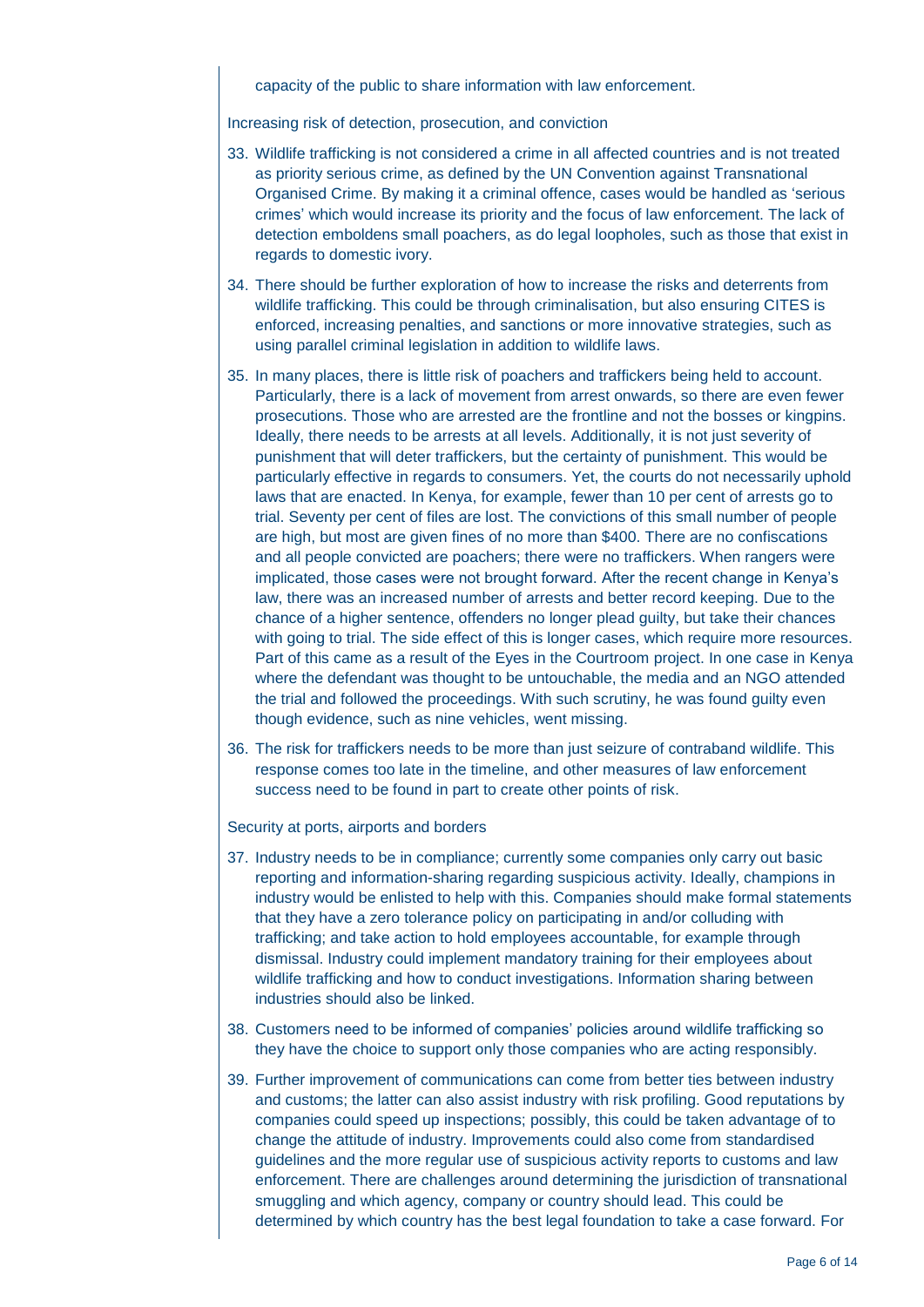moving vessels, there is the risk that wildlife is very low priority and legislation/enforcement is weak in the country of seizure, but closer industry and customs links could help to address this.

- 40. Additionally, known routes and links should be shared with the Transportation Taskforce of the Royal Foundation of The Duke and Duchess of Cambridge and Prince Harry.
- 41. There are four drivers for industry engagement: 1. Marketing (voluntary compliance, see the issue as pro-wildlife). 2. Public (amplify through social media, news – can apply pressure/give support to governments and organisations). 3. Regulation (sustainable shipping initiative – routes partnership). 4. Clients (who are they and can they apply pressure on companies).

# **Insights from and links to other crimes**

# **Corruption**

- 42. Corruption is a key facilitator of wildlife trafficking. There are also issues with the large scale of corruption, the amount of impunity and with tackling temptation and greed. Even though there are anti-corruption tools, they are not used that often. Though it is a problem in many areas, corruption should not stop efforts to support preventing wildlife trafficking.
- 43. Corruption is endemic in most places and examples are needed of how this can change. This cultural and normalised aspect in some areas is incredibly difficult. Corruption is also inextricably linked with socio-economic issues like poverty, which are also incredibly difficult to address. Furthermore, there are instances where the corruption is at the highest level. How to subvert a corrupt system is a significant challenge. There is the possibility to fund an outside political opponent, where an anticorruption platform can be an advantage. To impact corruption in government there also needs to be the heavy regulation of governments.
- 44. Corruption can be prevalent in many areas and levels of government. In fact, government officials are also likely to be involved in wildlife trafficking. Ways to combat this might be to have lifestyle audits, better vetting processes, ethics training, and public sector anticorruption strategies to encourage the transition from poachers to rangers and/or to address staff morale. The latter might improve the lack of understanding of rangers of the value of what they are protecting. Individuals who are compromised must be removed. Further challenges arise if corruption arises at the interface with the financial system, which helps to recycle the profits from undue activity.
- 45. There needs to be independent watchdogs and methods of monitoring to tackle corruption. Other ways to combat it are through pressure (donors, intra- and interagency collaboration in which agencies act like watchdogs of each other), awareness raising (of the public that corruption exists and its impacts), education, transparency, leadership – visible anti-corruption bodies, zero tolerance, better governance – and strengthen laws and enforcement.
- 46. International standards around corruption are lacking. Unlike for example, anti-money laundering, where there is an accepted global standard. This is achieved through the Financial Action Taskforce (FATF) through the OECD and a lot can be accomplished because of this supportive infrastructure.

# Money laundering and organised crime

47. Combating money laundering and organised crime are both mature fields with lessons to offer and tools to use. In using lessons learnt from financial crimes and the industry to tackle wildlife trafficking there are issues around developing useful typologies and the content of financial regulations. The Kasane conference focused more on what law enforcement could do better in regards to money laundering and financial crimes. As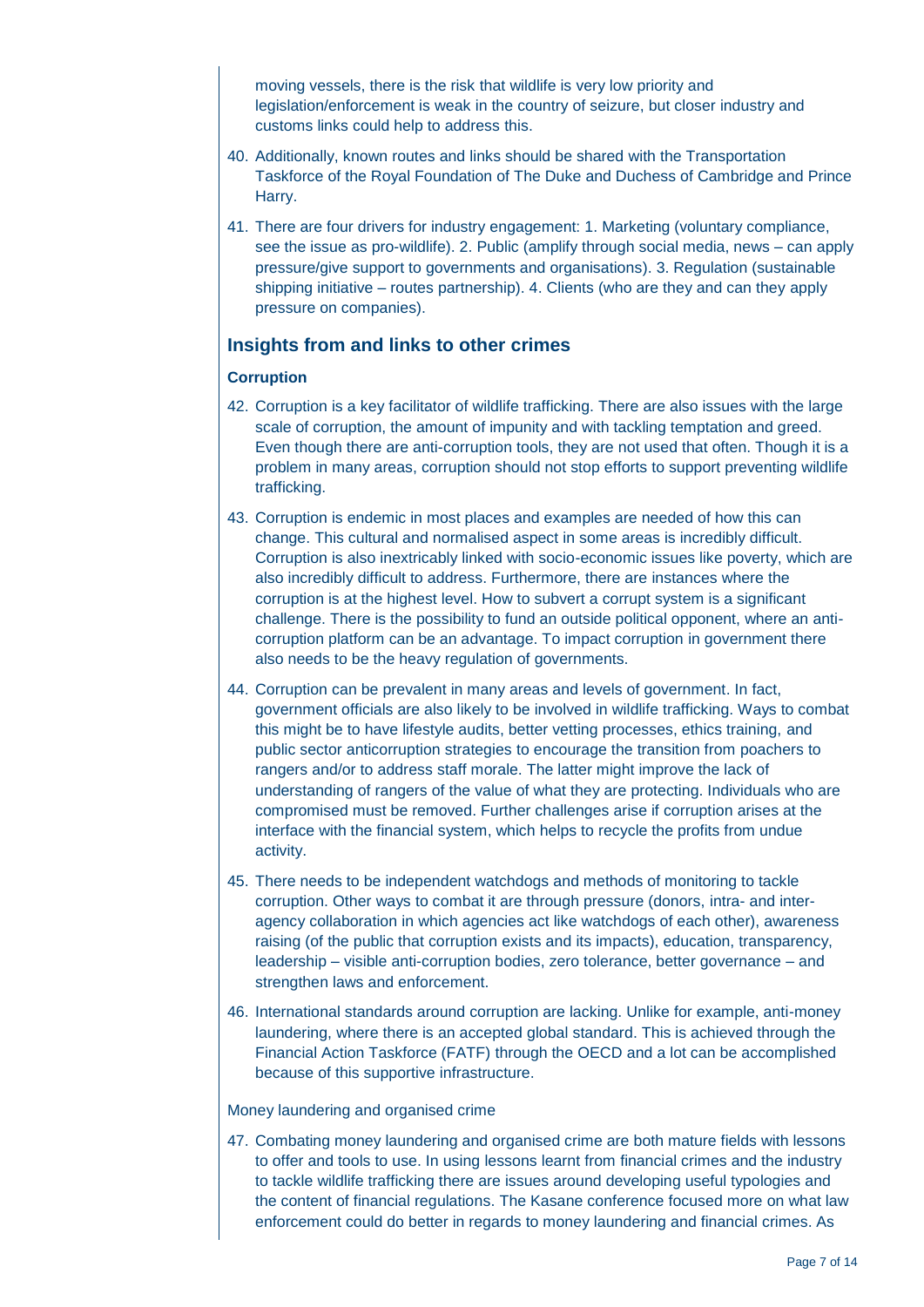the latter is a predicate offence it ensures that prosecutors, investigators and judges have the finances, resources and knowledge to combat illicit trade. FATF is a partner, which has helped to prioritise and raise the profile of wildlife trafficking.

- 48. Money laundering is a factor within wildlife trafficking as illicit financial flows move within businesses and trade. This is hard to prove though as is tracking finances where only cash is still used. In some instances, there are so much data it is difficult to know what is useful and what should be prioritised. There are systems of national reporting of money laundering, but they are always problematic and reporting compliance remains poor.
- 49. If industry, particularly banking sectors, does not comply and have poor practices related to money laundering and organised crime, this should be made widely known so the public have the option not to work with them. The practices that should be in place are engagement in criminal activity can lead to sanctions, such as travel restrictions and access to financing.
- 50. Technology assistance for money laundering and corruption are widely available. Additionally, it would be beneficial to train financial investigators as to how to access bank accounts, investigate financial crimes and seek mutual assistance. If organised crime is suspected, there are even other tools available. Furthermore, ratifying and implementing legislation related to The UN Convention on Transnational Organised Crime will aid in combatting organised crime and money laundering and thus wildlife trafficking. Organised crime is known to be connected to other illicit trades, but it should be noted not all wildlife trafficking is a poly-crime or organised.
- 51. The aim of using money laundering as the tool to combat wildlife trafficking should be clear. Is it to defund traffickers? To make wildlife trafficking less attractive? To shutdown trafficking networks? To push their money out of banks? Colombia, for instance, has strict anti-money laundering initiatives but it remains a problem.

#### Other illicit trades

- 52. There is believed to be a connection between wildlife trafficking and other trades, but the data are still embryonic. For instance, it is suspected that highly lucrative human trafficking networks are linked to wildlife traffickers and use the same sophisticated techniques, smuggling routes, and measures to operate in both black markets.
- 53. Similarly, it is thought that smuggling tactics are the same across contraband and that similar incentives, economic behaviours, attitudes and motivations drive all illicit trafficking networks. It would be beneficial to recognise the convergence of networks in terms of routes and to uncover platforms that are least risky as those will be the markets that transnational organised crime might move towards. Wildlife trafficking is connected to the extraction and possibly smuggling of other natural resources. For instance, wildlife will be taken during deforestation for mining and timber harvesting.
- 54. Wildlife trafficking is linked to narcotics, human, and arms trafficking, as they are needed to execute this crime.
- 55. Changing the demand has proven to be ineffective in drugs, but there are lessons to be learned from counter-narcotics efforts in Afghanistan. Removing kingpins in drugs hasn't always been effective. However, the certainty of punishment of drug users has presumably had an impact on consumption.
- 56. Wildlife differs from other illicit trades through its urgency and that the end game is extinction. Yet it remains a challenge to get traction to be taken and treated as seriously as illicit trade in arms and drugs.

#### Terrorism, militant and insurgent groups

57. Whilst linking wildlife trafficking to terrorism and insurgency may be a good political move to raise its profile, it overstates the severity and impact of the connection, such as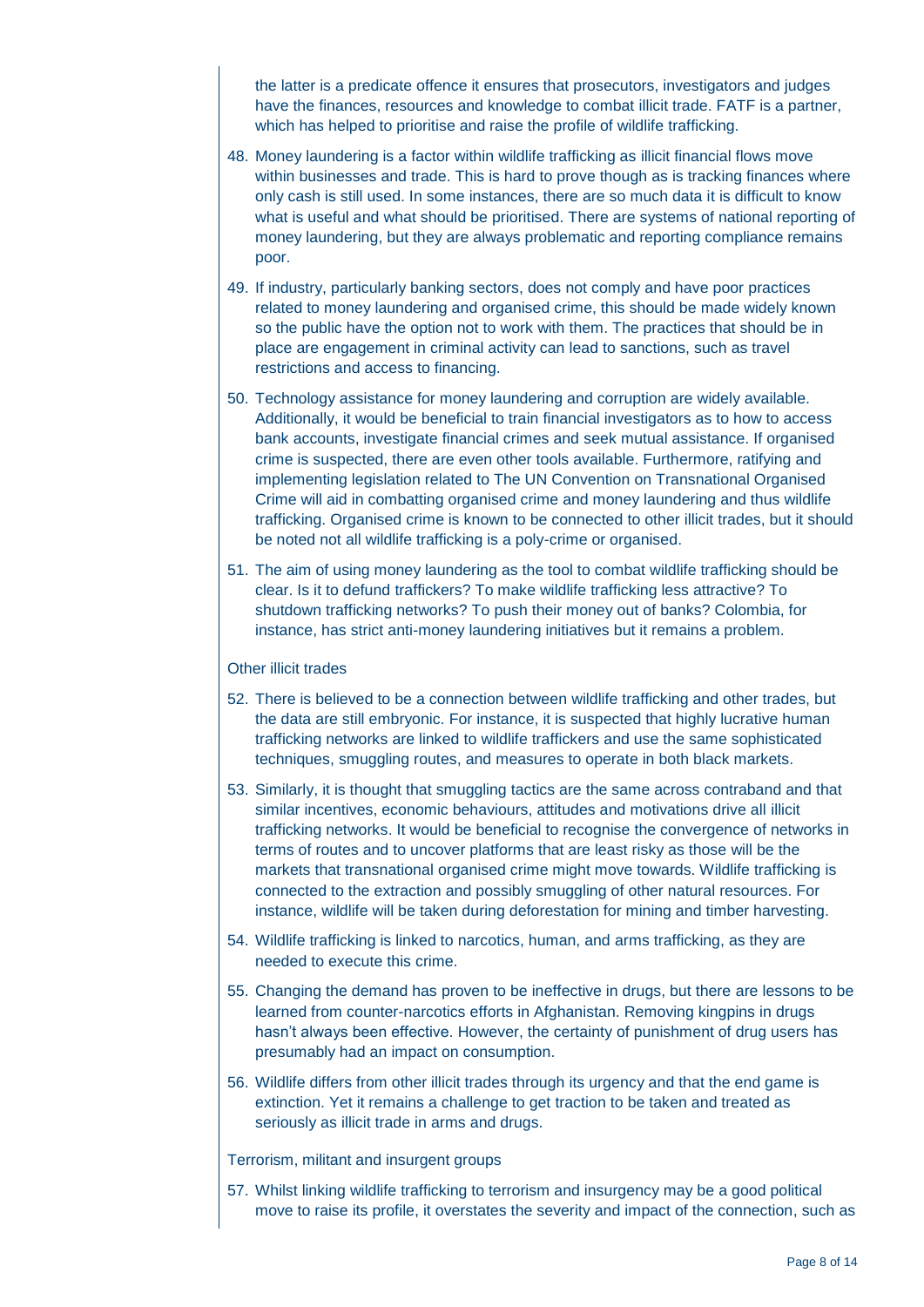with al-Shahaah.

# **Collaboration and initiatives**

# **Country initiatives**

- 58. UK United for Wildlife and the International Sustainability Unit (a charity of HRH Prince Charles) work to combat climate change, deforestation and wildlife trafficking. The UK Government's engagement began when HRH Prince Charles was asked for help by African presidents during the beginning of the elephant crisis. This led to the London Conference and the endorsement of the London Declaration and to Bostwana hosting the Kasane Conference in 2015. These events encouraged and sought collaboration with CSOs, banks (though more need to become involved), law enforcement and independent experts to tackle the problem. The UK Government has committed £13 million to support projects around the world primarily through the Illegal Wildlife Trade Challenge Fund.
- 59. US The President has called for greater action, releasing a US National Strategy and Implementation Plan for Combating Wildlife Trafficking and establishing a Task Force dedicated to wildlife trafficking. The US FWS conducts investigative training to support efforts to build regional capacity to enhance security and strengthen law enforcement. The US FWS now has attachés in several US embassies around the world to support efforts to stop wildlife trafficking. The United States Agency for International Development (USAID) is also in the process of producing a global report about wildlife trafficking and working with NGOs and industry to review the transportation sector to end wildlife trafficking.

#### Intra-governmental organisation initiatives

- 60. The OECD Task Force on Charting Illicit Trade co-ordinates international expertise on various aspects of IWT, such as mapping existing data and evidence, which will then be shared. They support dialogue between the various stakeholders and offer guidance to support both public and private action. Again, FATF is also supported through the OECD.
- 61. ICCWC The five partners (CITES, INTERPOL, UNODC, the World Bank and the WCO) provide a platform for more coordinated efforts to tackle wildlife trafficking, provide crucial services, support the use of UNODC's Wildlife and Forest Crime Analytic Toolkit in nearly 15 countries, have created a national assessment guide, support efforts to identify timber, conduct specialised training and special investigations, assist with further scaled up response to incidents and ensure capacity building in terms of equipment.
- 62. In addition to being a member of ICCWC, UNODC is developing a World Wildlife Crime report, similar to the World Drug Report. At meetings, they hold side events on money laundering and corruption in collaboration with the FATF.
- 63. INTERPOL provides secure, global communications through member countries' National Central Bureaus. They focus on 18 criminal areas through the Environmental Security Sub-directorate (ESS). This sub-directorate is part of the Organised and Emerging Crimes area. The initiatives they undertake are driven by the member countries and donors. INTERPOL also provides targeted support including training and intelligence analysis. There is now Global Complex for Innovation based in Singapore in addition to the Headquarters in Lyon to reflect the transnational nature of crime. The ESS runs projects such as Project Wisdom that is focused on elephants and rhinos. This project aims to collaborate and cooperate with countries trying to stop poaching and streamline communications between these stakeholders.

#### Private sector

64. Collaboration with the private sector needs to be improved and incentives should be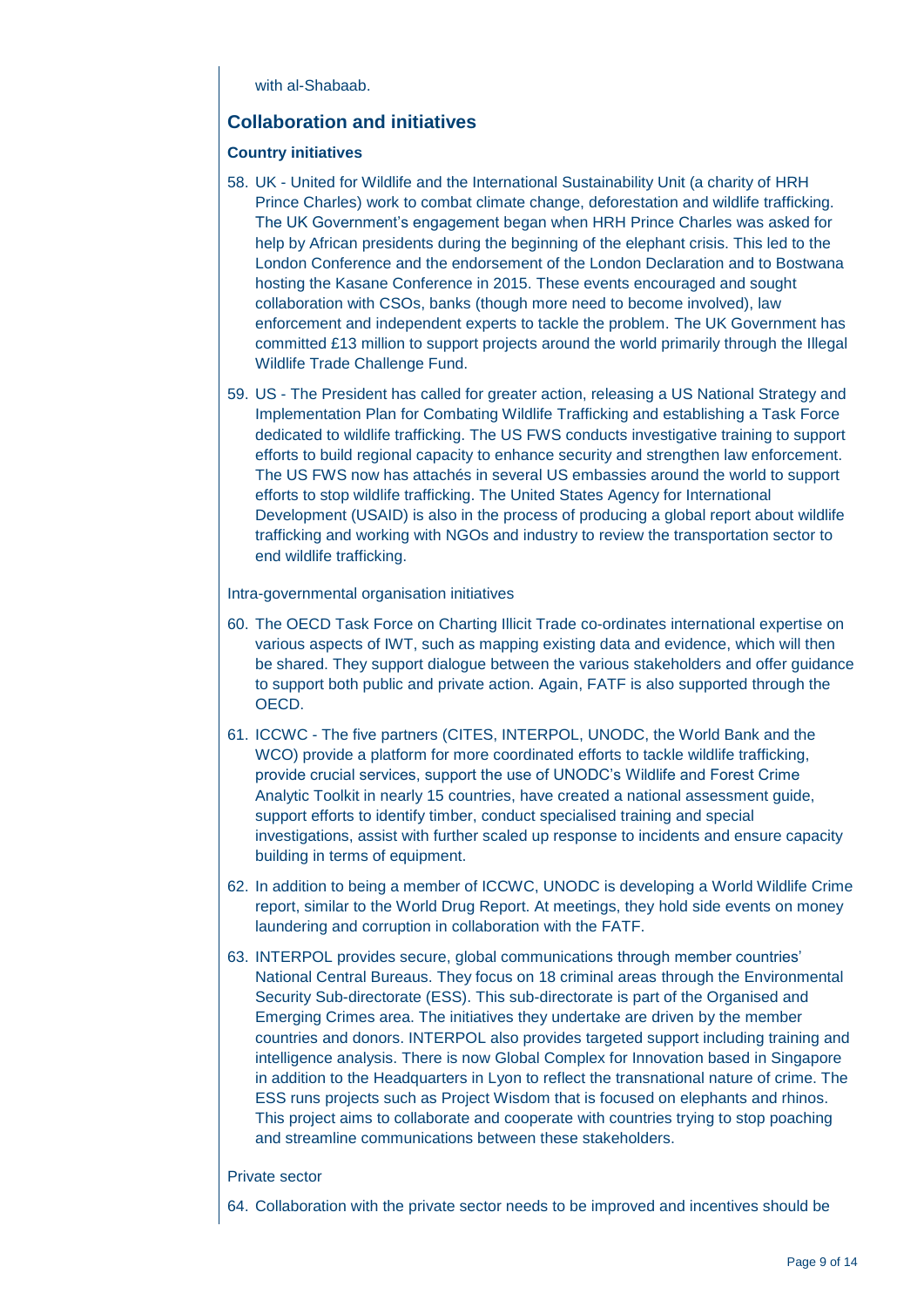developed to do so. This may be related to the stigma or damage to a business's reputation if it is shown to be complicit in wildlife trafficking. Additionally, appeals that they will save money and minimise risk, may also make companies cooperate. If awareness can be raised and industry can be given the tools to support detection and due diligence, they may be more likely to participate. Additionally, the harmonisation of legal instruments may make it easier for them to comply and share information and technology. They should be encouraged to get rid of complicit staff. Furthermore, people may come to work for companies with an ethical stance on this issue.

#### Banking sector

- 65. The banking sector can play a key role in uncovering money laundering and following the illicit profits.
- 66. Large international banks have in place end-to-end risk management. Globally, policy has set very high levels for compliance and regulation of banks. Wildlife trafficking can be covered in this end-to-end risk management.
- 67. Local jurisdictions should also make money laundering and financial crimes (tax evasion, terrorist financing, bribery and corruption) a predicate offence to prevent the abuse of processes by customers.
- 68. There are also security units (Financial Intelligence Units (FIUs)) in place to help prevent fraud and cybercrime. There are legal, criminal and reputational risks to supporting certain organisations or individuals. There can also be personal risk of not holding individuals to account. FIUs have advanced knowledge of investigation processes and customer risk management. However, they are not standardised or consistent and are weaker than law enforcement.
- 69. There is robust governance related to this risk management, but there needs to be the infrastructure to support the compliance. There are three levels – business, compliance and auditing. There is inherent risk in the sector, but with systems and controls in place this can alleviate some of the risk - transaction monitoring, customer scrutiny, payment screening – data and metric on these could be improved.
- 70. A blended methodology of assessing the risk of individuals and corporations should be employed. Efforts can be made to enhance due diligence as well as monitoring transactions. These can be assisted by changing the frequency of renewals of products or other trigger events attached to negative alerts.
- 71. Policies exist on what to do with suspicious customers. More information from banks to law enforcement about suspicious activity reporting will help. Clearly ongoing cases cannot be shared, but open source information about suspicious activity will support screening and profiling and trigger alerts. However, banks are not, and should not be considered as, investigators.
- 72. The challenges are the volume/scale, diversity and number of products and services. Additionally, there are fragmented cross-border transactions, shell companies, the blur of legal and illegal companies, dormant accounts and the use of cash. When suspicious activity reports are used, receiving feedback afterwards would motivate staff to continue. Internally, there are also issues with information sharing as there are constraints around money laundering data and data protection related concerns. For instance, suspicious activity reports cannot be shared.
- 73. There are also other players in the financial industry– domestic (small) banks, money service businesses, hawala, bitcoin and digital currencies, cash – it is not a level playing field, ie non-compliance in places like Somalia. There has been a displacement from highly regulated banks to these other providers.
- 74. Misconceptions there is not a single database of customers and non-face-to-face banking is enormous in volume and not all high risk. There is also lack of capacity in non-western countries to investigate financial crimes or put into place the required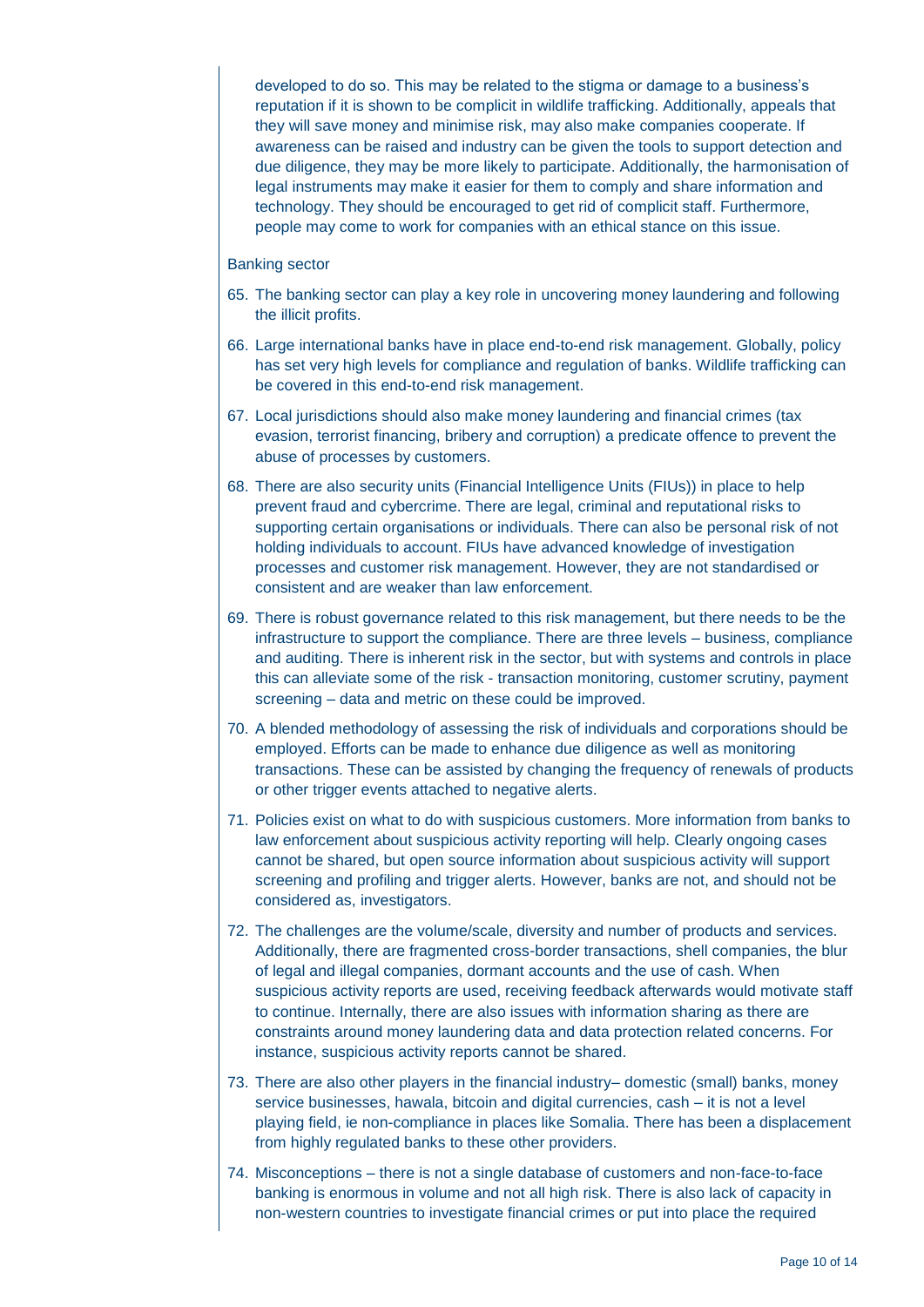#### screening.

#### Transportation industry

- 75. There is also an important part to be played by the transportation industry and there are several initiatives like USAID's ROUTES program and an International Taskforce on Transportation that are trying to bring about more collaboration.
- 76. The challenges are the huge volume of global trade (8.4 billion tonnes of sea cargo), how to facilitate efficient transport while more closely scrutinising it, and the nature of the supply chain – complex, leading to multiple stakeholders being drawn in unwittingly. Also, there is a lack of awareness at both macro level of industry and micro level of employees. There are inadequate legal provisions to enable cooperation with industry, so governments and CSOs do not necessarily share information with them. Shippers can abide by the Sage framework from WCO, but do not implement.
- 77. Industry leaders do not always have the political will to engage with issues. The pressure of trade associations may help, as will robust policies to make industry compliant and want to cooperate with law enforcement. This can be done as we see from recent initiatives at Emirates Airlines.
- 78. There needs to be strategic dialogue, collaboration with law enforcement on a single message, increase of risk of detection and prosecution of trafficking, implementation of targeted prevention and due diligence mechanisms and a change in attitudes.

#### Shipping industry

- 79. Industry will improve their profit margins and efficiency if the "gray market" and illegal trade at sea can be combated. This is true for courier services and individual products too, where tracking solutions would be useful.
- 80. For example, initiatives like [Project Eyes on the Sea](https://sa.catapult.org.uk/-/catapult-and-pew-charitable-trusts-launch-pioneering-technology-to-help-end-illegal-fishing) would reduce crime and loss for industry. The project uses Catapult Satellite Application. This is a consortium of academic, government and private companies with 1000 satellites and nano-satellites. The constellation of satellites can then track shipping containers and products. Illegal, Unreported and Unregulated (IUU) fishing has been the focus as one fifth of fishing is possibly IUU. There are multiple data sources that can be triangulated to provide information and intelligence. Transhipment of sea vessels coming together can be monitored and investigated if it means illegal activity. The technology can detect dark and rogue vessels as well as demonstrate compliance.

# Internet companies

81. eCommerce is challenging due to its volume and many potential legal issues have arisen concerning the sharing of information. It does facilitate trade, so there is a need to put in place MoUs with companies (like eBay) to collaborate, guidelines for due diligence and checking of profiles, and training on how to investigate suspicious and illegal activity. Part of the collaboration should be to develop information-sharing protocols with police as well as bilateral agreements between countries regarding ecommerce.

#### Insurance industry

82. The insurance industry should be included. They can help with cases involving ships, containers and product shipments in terms of impounding and possibly seizures. Insurance can be used as an investigative tool as items that are insured tend to have real values declared.

Pressure on supply chains that inadvertently support killing

83. Mining companies and pesticide companies that produce chemicals, which are used to poison water to kill elephants and other wildlife, should be contacted. Strategies need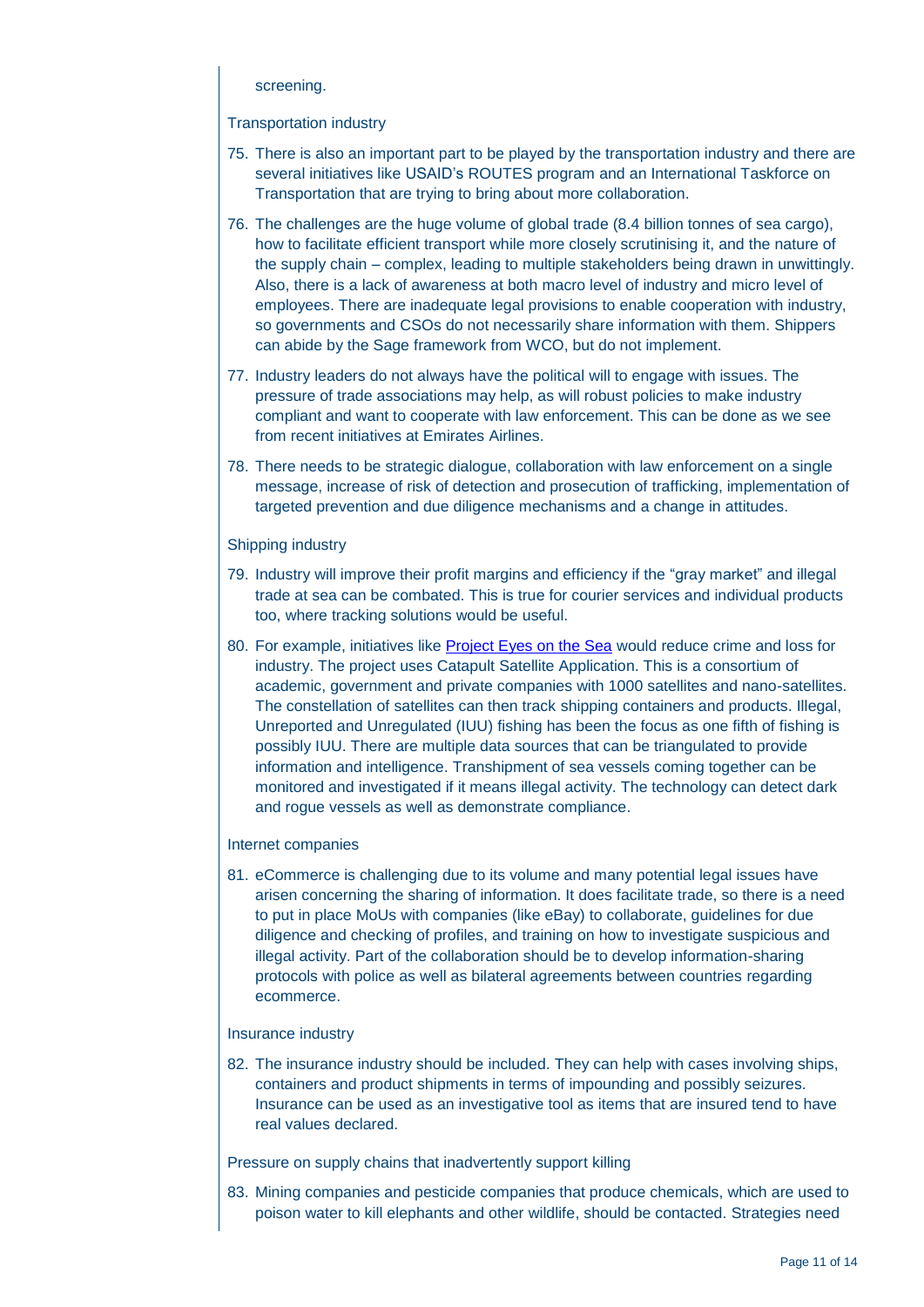to be put in place to encourage collaboration and prevent the use of these chemicals as a way to kill animals. The same is true of weapons manufacturers in Europe who are supplying poachers with equipment.

#### **Challenges**

- 84. There needs to be global, collective action across borders involving untraditional partners, such as industry, banks, transport sector, media, and academia. Then best practice and lessons learned could be shared and tangible goals drafted together in order to prevent scattered initiatives and duplicated efforts.
- 85. There should be incentives and censure to countries not performing, which could possibly be through the Standing Committee of CITES employing the CITES enforcement indicators as a guide.

# **Going forward**

#### **Events**

86. High profile events like the London and Kasane Conferences help to raise the profile of wildlife trafficking and gain political support. Additionally, they keep stakeholders from becoming complacent and encouraging them to act and find solutions. The next followon to the London and Kasane conferences will take place in Hanoi in 2016 to build upon political commitments made. It is important to give people hope that something can be done and the public should somehow be included in the event, noting that the CITES Conference of the Parties will be held beforehand and should feed into one other.

#### Hope

- 87. Though the situation is still dire, there is still cause for hope. For example, commercial trade in ivory is ending in the US and China and there are many countries that have destroyed seized ivory stockpiles.
- 88. There are several key UN resolutions relating to wildlife trafficking, most recently the UN General Assembly resolution in addition to its inclusion in the UN Sustainable Development Goals. The idea has been raised to have a special IWT envoy to the UN.
- 89. Success is possible as has been seen in Nepal with the recovery of the Tibetan antelope and in Kenya where major changes to legislation have been achieved.
- 90. There is more data available than ever before and more experts who understand what we are up against. Also, wildlife trafficking is recognised as more of a political priority than ever before and garnering high level political attention.
- 91. There is now a Wildlife Justice Commission in The Hague where cases will be heard that were insufficiently investigated.

#### Possible outcomes

- 92. There was movement to contact the BBC regarding wildlife programming in Africa.
- 93. There is a CITES legislative project that is making recommendations on how to amend criteria of CITES compliance. For instance, Thailand is Category 1 meaning it has implemented fully CITES legislation. Yet, it still has domestic ivory trade and acts as a transit point for smuggling. Right now wildlife trafficking does not necessarily need to be made a crime; it could be classified as an administrative or civil violation. Some participants agreed to continue pushing this initiative.
- 94. ICCWC, through UNODC is developing law enforcement indicators that will assist international donors.
- 95. Some NGOs are working to reduce duplication (i.e. Crimestoppers and whistle blowers) and share information on analysis to support law enforcement more effectively. This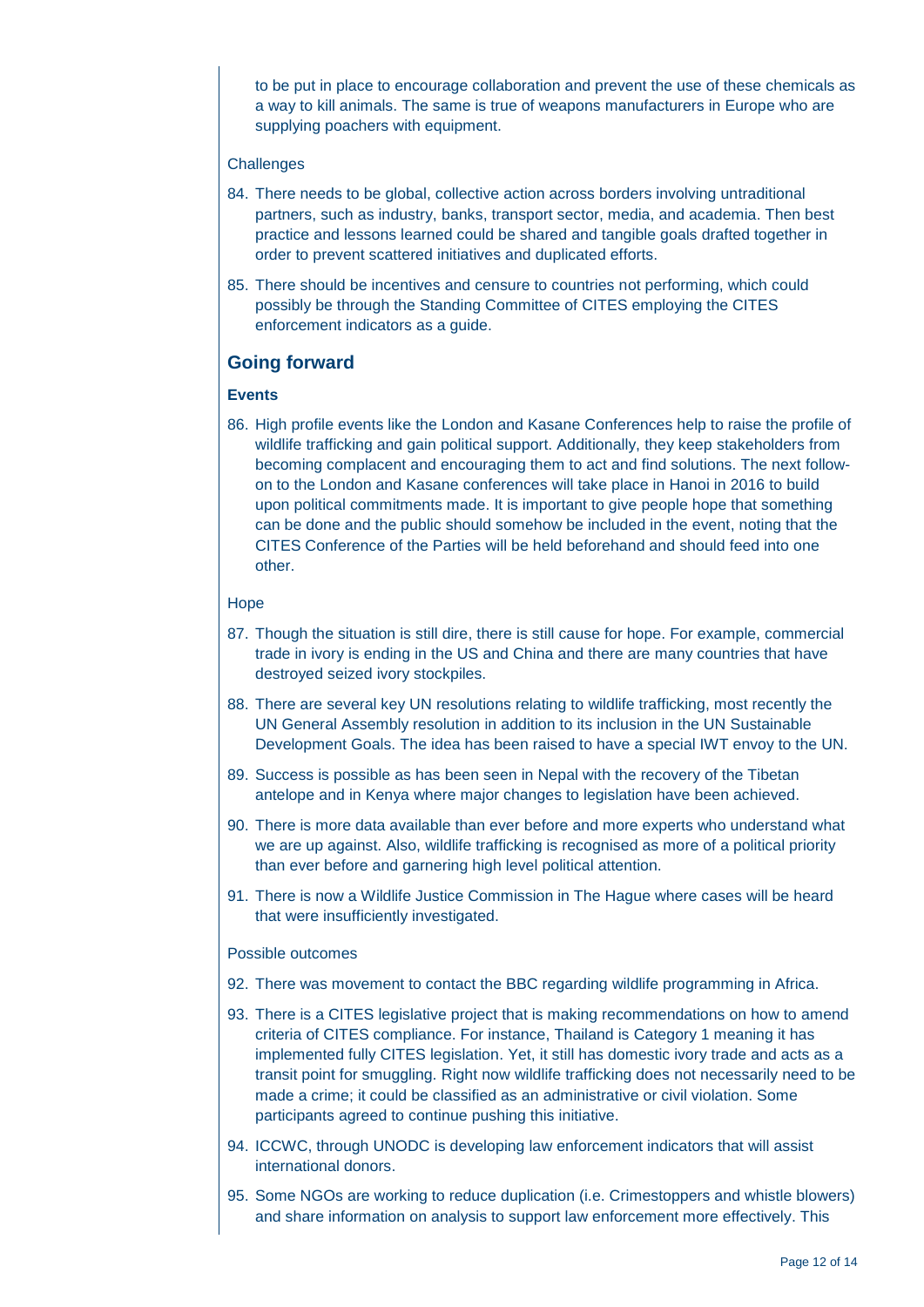may possibly mean a central depository through the UK National Wildlife Crime Unit. There was talk of holding workshops with NGOs and analysts about information collection, risk management and sharing. Also there may be scope for NGOs to organise training for the transport industry.

# **Conclusion**

- 96. International fora continue to make wildlife crime a high-level area of focused attention and action. Working together, through robust diplomacy will mobilise global support for, and encourage partners to actively participate in, the fight against wildlife trafficking. The goal now is to strengthen implementation of international agreements and arrangements that protect wildlife through partnerships with governments, intergovernmental organisations, CSOs, local communities, and the private sector to develop and implement innovative and effective approaches to combating wildlife trafficking and related corruption and illicit threats.
- 97. At the London Conference there were calls to criminalise wildlife trafficking. At Kasane there were further calls to enhance law enforcement capacity at national, regional and international levels. Vietnam will be the chance to measure these calls. It was suggested that future events could perhaps consider first pretending participants are a criminal network and second developing interventions based upon the criminal operations proposed.
- 98. With the global momentum and calibre of people involved, the potential is outstanding to coalesce into action. Yet there remain challenges to be overcome.

# Setting priorities

99. There is a question as to how to prioritise action to address this policy concern, as there are only a few major international donors and private funders, upon which many other organisations rely for funding. There needs to be a review of gaps and overlaps in the number of initiatives on this issue, but this is in part hampered by the limited donors and the high competition across recipients.

# Enforcement and regulation challenges

100. Wildlife trafficking is not currently a priority among law enforcement, but if considered a crime like others, this opens up a toolbox to leverage financial and corruption instruments. Law enforcement needs to have a forum with transport and private security at customs and borders to improve success at ports and borders, but communication is still a challenge. Additionally, law enforcement cannot educate consumers or improve livelihoods, so they need to collaborate across sectors. Standardisation in procedures and data collection would be helpful and welcoming, including for captive breeding and domestic markets, yet there needs to be flexibility and locality adjustments.

# Social challenges

101. To some extent wildlife trafficking is a consequence of success in improving livelihoods: as wealth increases, so does the demand for illegal wildlife products. This needs to be combatted with concepts of stewardship and by capturing the enthusiasm and idealism of caring for wildlife - to advocate protecting world heritage and identity rather than always focusing on the instrumentalised reduction to economic arguments. Efforts need to prevent communities from being exploited and intimidated by traffickers.

# Political challenges

102. Though it is improving, there is still more duplication of commitments already made rather than action, and often not the right people in the room. Where for instance are the economists, and stakeholders from Latin America? Conversation and collaboration cannot be limited to the international community and a few developing countries; there